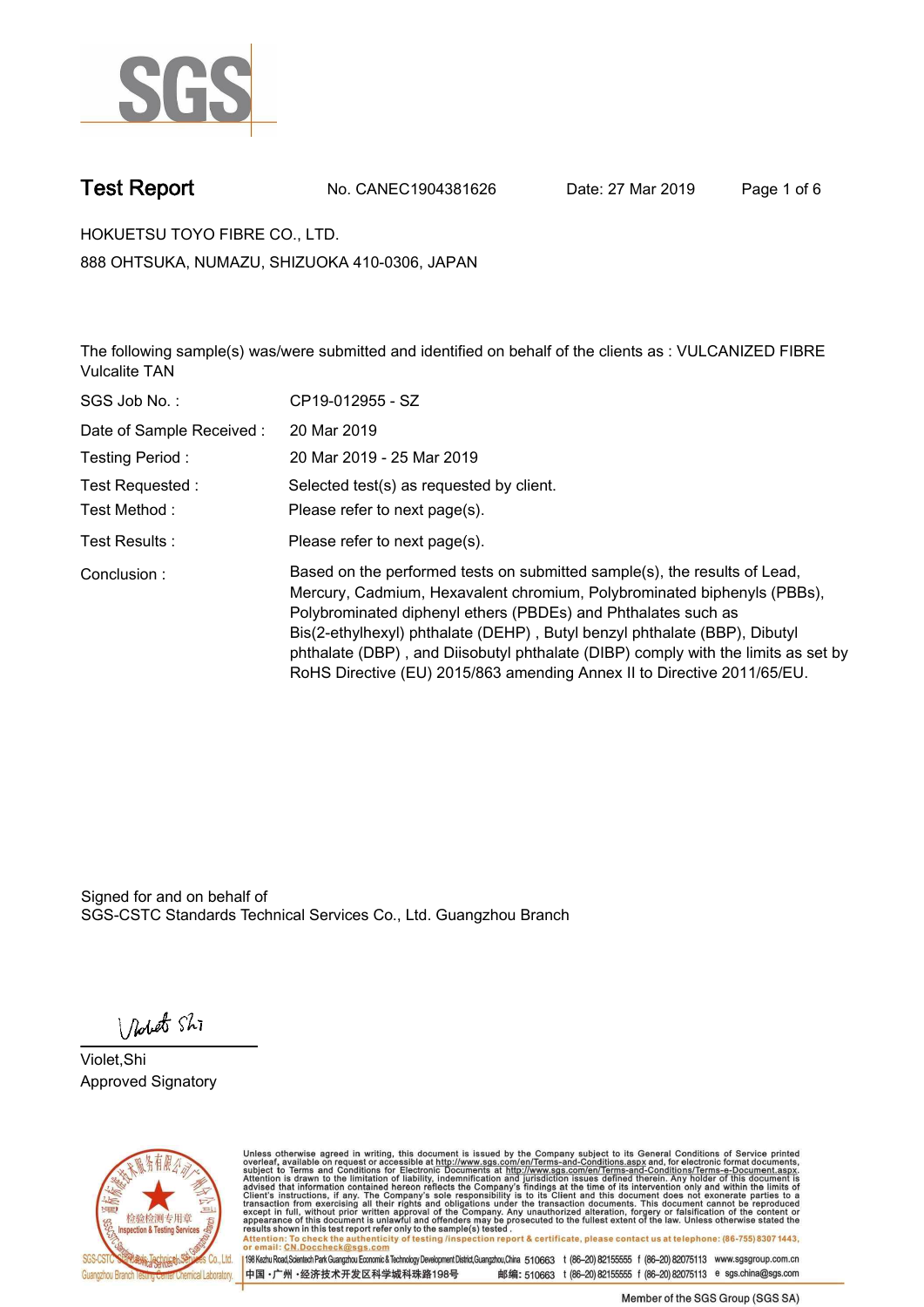

**Test Report. No. CANEC1904381626 Date: 27 Mar 2019. Page 2 of 6.**

**Test Results :.**

**Test Part Description :.**

| Specimen No.    | SGS Sample ID                   | <b>Description</b> |  |
|-----------------|---------------------------------|--------------------|--|
| SN <sub>1</sub> | CAN19-043816.020 Beige material |                    |  |

**Remarks :.(1) 1 mg/kg = 1 ppm = 0.0001%.**

**(2) MDL = Method Detection Limit.**

**(3) ND = Not Detected ( < MDL ).**

**(4) "-" = Not Regulated.**

### **RoHS Directive (EU) 2015/863 amending Annex II to Directive 2011/65/EU.**

**Test Method :. With reference to IEC 62321-4:2013+A1:2017, IEC 62321-5:2013, IEC 62321-7-2:2017 , IEC 62321-6:2015 and IEC 62321-8:2017, analyzed by ICP-OES , UV-Vis and GC-MS ..**

| Test Item(s)               | <u>Limit</u>             | <u>Unit</u> | <b>MDL</b>               | 020       |
|----------------------------|--------------------------|-------------|--------------------------|-----------|
| Cadmium (Cd)               | 100                      | mg/kg       | $\overline{2}$           | <b>ND</b> |
| Lead (Pb)                  | 1,000                    | mg/kg       | $\overline{c}$           | <b>ND</b> |
| Mercury (Hg)               | 1,000                    | mg/kg       | 2                        | <b>ND</b> |
| Hexavalent Chromium (CrVI) | 1,000                    | mg/kg       | 8                        | <b>ND</b> |
| Sum of PBBs                | 1,000                    | mg/kg       | $\overline{\phantom{a}}$ | <b>ND</b> |
| Monobromobiphenyl          |                          | mg/kg       | 5                        | <b>ND</b> |
| Dibromobiphenyl            | $\overline{\phantom{a}}$ | mg/kg       | 5                        | <b>ND</b> |
| Tribromobiphenyl           | ۰                        | mg/kg       | 5                        | <b>ND</b> |
| Tetrabromobiphenyl         |                          | mg/kg       | 5                        | <b>ND</b> |
| Pentabromobiphenyl         | $\overline{\phantom{a}}$ | mg/kg       | 5                        | <b>ND</b> |
| Hexabromobiphenyl          |                          | mg/kg       | 5                        | ND        |
| Heptabromobiphenyl         | $\overline{\phantom{a}}$ | mg/kg       | 5                        | <b>ND</b> |
| Octabromobiphenyl          | $\overline{\phantom{a}}$ | mg/kg       | 5                        | <b>ND</b> |
| Nonabromobiphenyl          |                          | mg/kg       | 5                        | <b>ND</b> |
| Decabromobiphenyl          |                          | mg/kg       | 5                        | <b>ND</b> |
| Sum of PBDEs               | 1,000                    | mg/kg       | $\overline{\phantom{a}}$ | <b>ND</b> |
| Monobromodiphenyl ether    |                          | mg/kg       | 5                        | <b>ND</b> |
| Dibromodiphenyl ether      | ۰                        | mg/kg       | 5                        | <b>ND</b> |
| Tribromodiphenyl ether     | -                        | mg/kg       | 5                        | <b>ND</b> |
| Tetrabromodiphenyl ether   |                          | mg/kg       | 5                        | <b>ND</b> |
| Pentabromodiphenyl ether   |                          | mg/kg       | 5                        | <b>ND</b> |
|                            |                          |             |                          |           |



Unless otherwise agreed in writing, this document is issued by the Company subject to its General Conditions of Service printed<br>overleaf, available on request or accessible at http://www.sgs.com/en/Terms-and-Conditions.asp Attention: To check the authenticity of testing /inspection report & certificate, please contact us at telephone: (86-755) 8307 1443,<br>Attention: To check the authenticity of testing /inspection report & certificate, please

198 Kezhu Road,Scientech Park Guangzhou Economic & Technology Development District,Guangzhou,China 510663 t (86-20) 82155555 f (86-20) 82075113 www.sgsgroup.com.cn 邮编: 510663 t (86-20) 82155555 f (86-20) 82075113 e sgs.china@sgs.com 中国·广州·经济技术开发区科学城科珠路198号

Member of the SGS Group (SGS SA)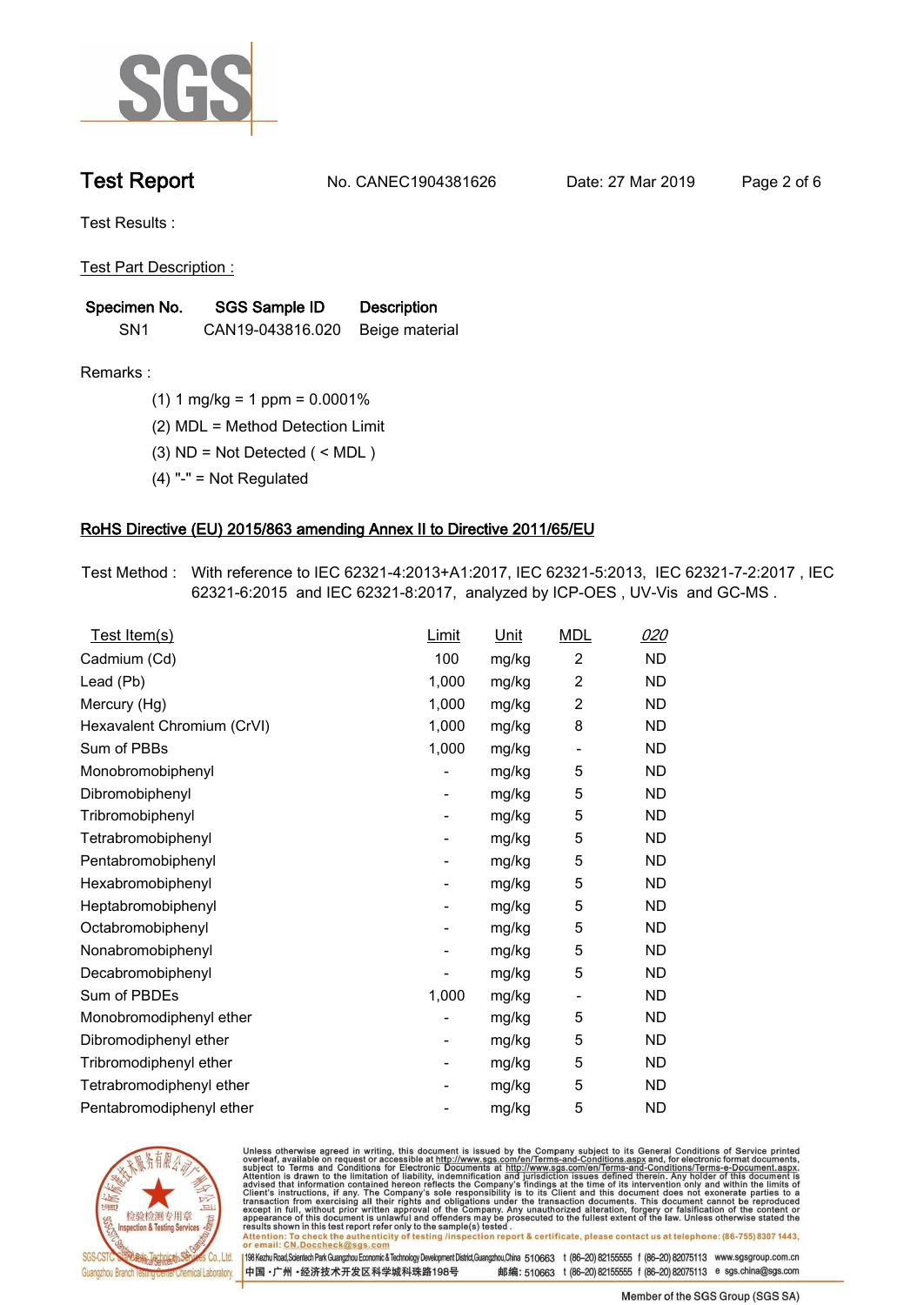

| <b>Test Report</b>                  | No. CANEC1904381626 |       | Date: 27 Mar 2019 |           | Page 3 of 6 |
|-------------------------------------|---------------------|-------|-------------------|-----------|-------------|
| Test Item(s)                        | Limit               | Unit  | <b>MDL</b>        | 020       |             |
| Hexabromodiphenyl ether             | -                   | mg/kg | 5                 | <b>ND</b> |             |
| Heptabromodiphenyl ether            | ۰                   | mg/kg | 5                 | <b>ND</b> |             |
| Octabromodiphenyl ether             | Ξ.                  | mg/kg | 5                 | <b>ND</b> |             |
| Nonabromodiphenyl ether             | -                   | mg/kg | 5                 | <b>ND</b> |             |
| Decabromodiphenyl ether             | ٠                   | mg/kg | 5                 | <b>ND</b> |             |
| Dibutyl phthalate (DBP)             | 1.000               | mg/kg | 50                | <b>ND</b> |             |
| Butyl benzyl phthalate (BBP)        | 1.000               | mg/kg | 50                | <b>ND</b> |             |
| Bis (2-ethylhexyl) phthalate (DEHP) | 1.000               | mg/kg | 50                | <b>ND</b> |             |
| Diisobutyl Phthalates (DIBP)        | 1.000               | mg/kg | 50                | <b>ND</b> |             |

**Notes :.**

**(1) The maximum permissible limit is quoted from RoHS Directive (EU) 2015/863.IEC 62321 series is equivalent to EN 62321 series** 

**http://www.cenelec.eu/dyn/www/f?p=104:30:1742232870351101::::FSP\_ORG\_ID,FSP\_LANG\_ID:12586 37,25.**



Unless otherwise agreed in writing, this document is issued by the Company subject to its General Conditions of Service printed<br>overleaf, available on request or accessible at http://www.sgs.com/en/Terms-and-Conditions.asp Attention: To check the authenticity of testing /inspection report & certificate, please contact us at telephone: (86-755) 8307 1443,<br>Attention: To check the authenticity of testing /inspection report & certificate, please

198 Kezhu Road,Scientech Park Guangzhou Economic & Technology Development District,Guangzhou,China 510663 t (86-20) 82155555 f (86-20) 82075113 www.sgsgroup.com.cn 中国·广州·经济技术开发区科学城科珠路198号 邮编: 510663 t (86-20) 82155555 f (86-20) 82075113 e sgs.china@sgs.com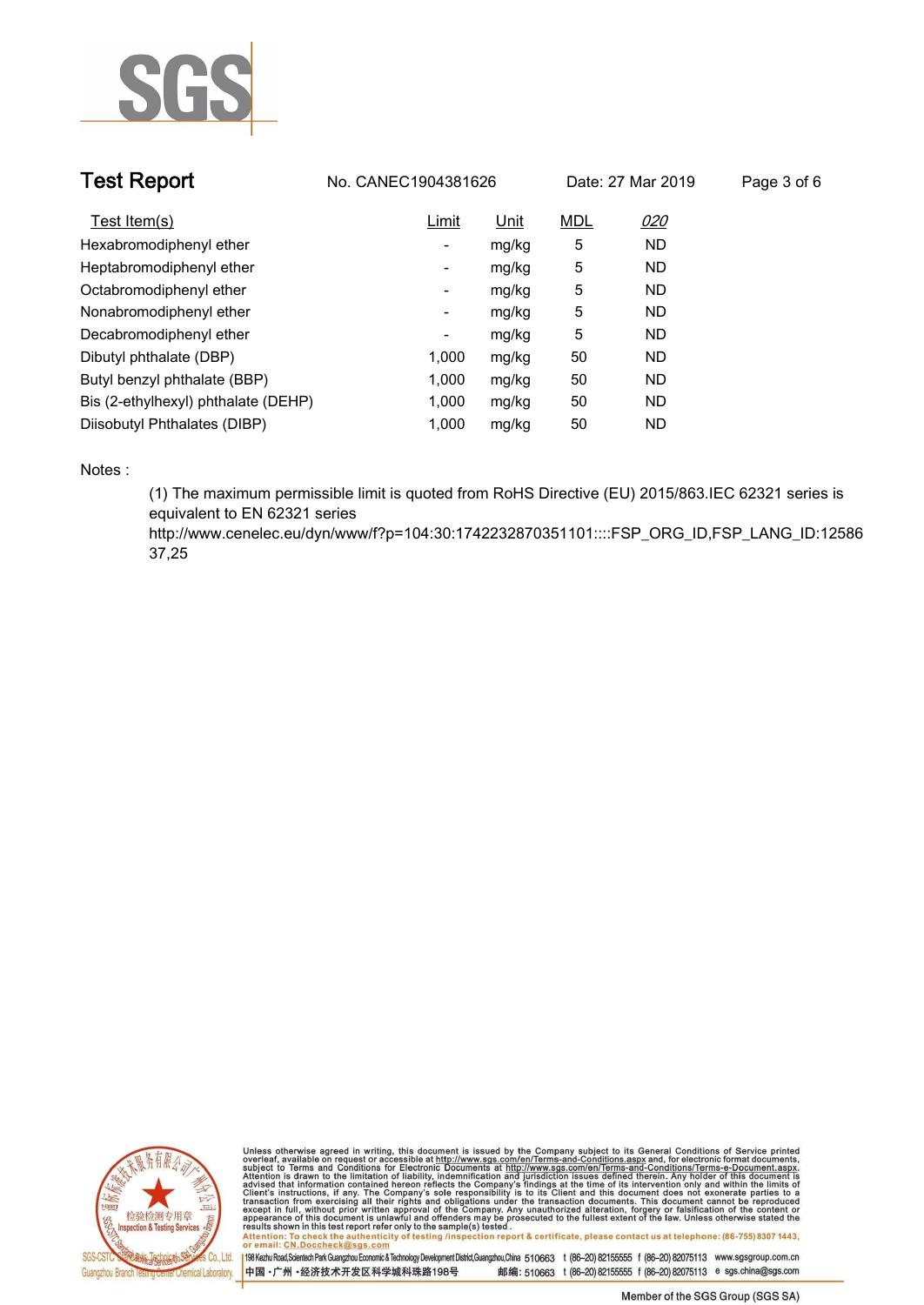

**Test Report. No. CANEC1904381626** Date: 27 Mar 2019 Page 4 of 6

## **ATTACHMENTS Pb/Cd/Hg/Cr6+/PBBs/PBDEs Testing Flow Chart**

**1) These samples were dissolved totally by pre-conditioning method according to below flow chart. (Cr6+ and PBBs/PBDEs test method excluded).**





Unless otherwise agreed in writing, this document is issued by the Company subject to its General Conditions of Service printed<br>overleaf, available on request or accessible at http://www.sgs.com/en/Terms-and-Conditions.asp

résults shown in this test report refer only to the sample(s) tésted .<br>Attention: To check the authenticity of testing /inspection report & certificate, please contact us at telephone: (86-755) 8307 1443,<br>or email: <u>CN.Doc</u>

198 Kezhu Road,Scientech Park Guangzhou Economic & Technology Development District,Guangzhou,China 510663 t (86-20) 82155555 f (86-20) 82075113 www.sgsgroup.com.cn 邮编: 510663 t (86-20) 82155555 f (86-20) 82075113 e sgs.china@sgs.com 中国·广州·经济技术开发区科学城科珠路198号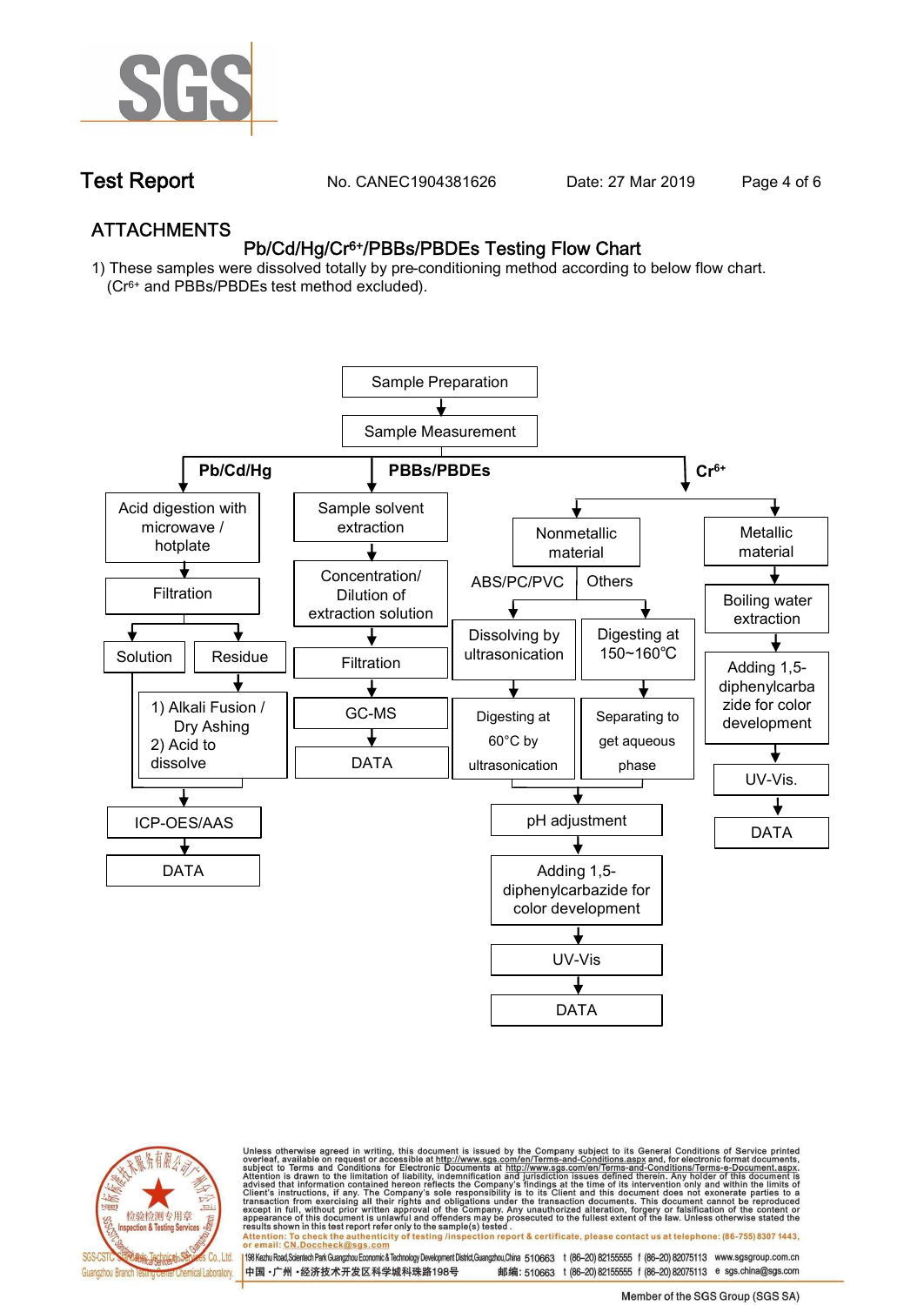

**Test Report. No. CANEC1904381626 Date: 27 Mar 2019. Page 5 of 6.**

# **ATTACHMENTS Phthalates Testing Flow Chart**





Unless otherwise agreed in writing, this document is issued by the Company subject to its General Conditions of Service printed<br>overleaf, available on request or accessible at http://www.sgs.com/en/Terms-and-Conditions.asp results shown in this test report refer only to the sample(s) tested .<br>Attention: To check the authenticity of testing /inspection report & certificate, please contact us at telephone: (86-755) 8307 1443,<br>or email: <u>CN.Doc</u>

198 Kezhu Road,Scientech Park Guangzhou Economic & Technology Development District,Guangzhou,China 510663 t (86-20) 82155555 f (86-20) 82075113 www.sgsgroup.com.cn 中国·广州·经济技术开发区科学城科珠路198号 邮编: 510663 t (86-20) 82155555 f (86-20) 82075113 e sgs.china@sgs.com